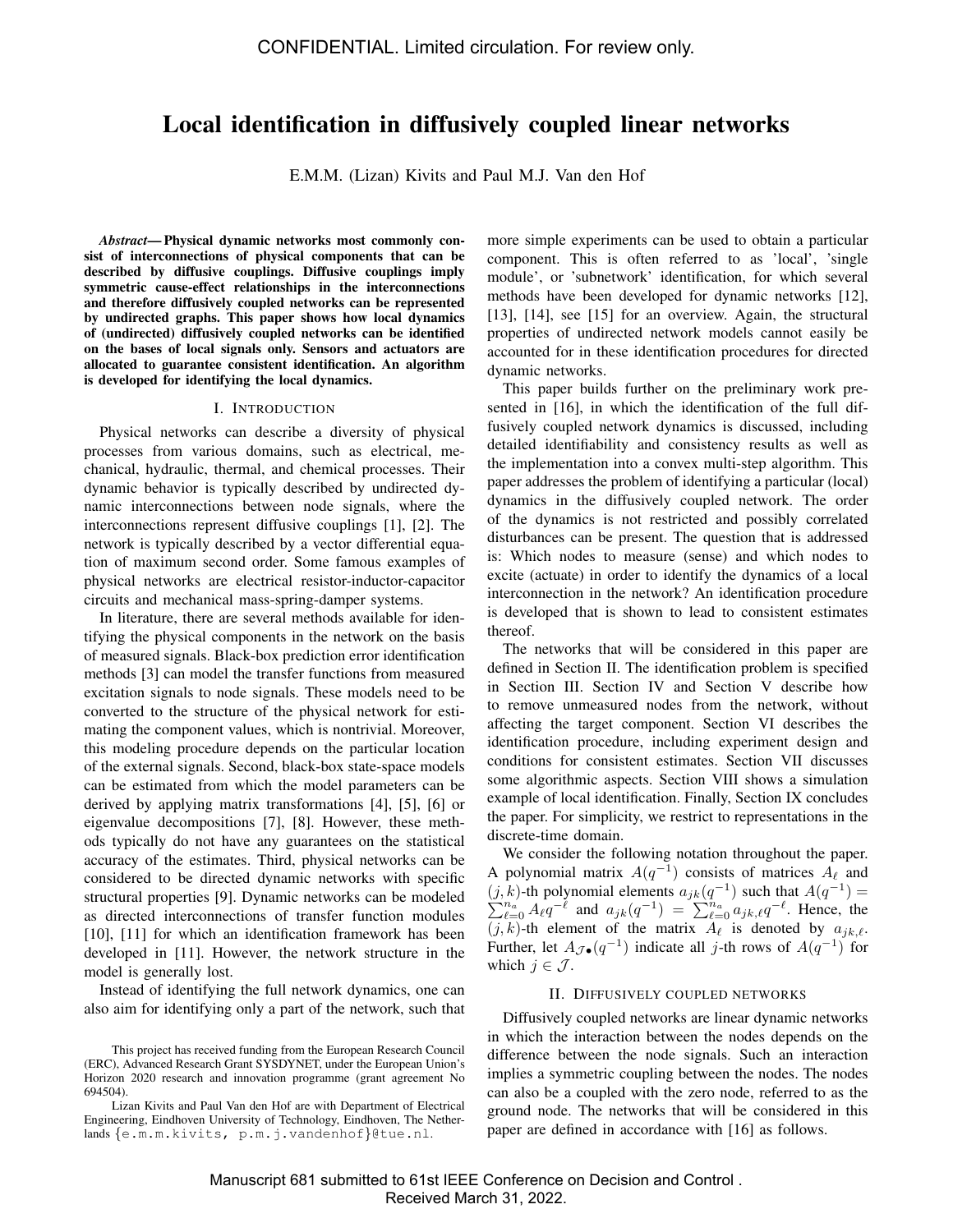*Definition 1 (Network model):* The network that will be considered consists of L node signals  $w(t)$ , K known excitation signals  $r(t)$ , and L unknown disturbance signals  $v(t)$  and is defined as

$$
A(q^{-1})w(t) = B(q^{-1})r(t) + v(t),
$$
 (1)

with  $q^{-1}$  the delay operator, i.e.  $q^{-1}w(t) = w(t-1)$ ; with  $v(t)$  modeled as filtered white noise, i.e.  $v(t) = F(q)e(t)$ with  $e(t)$  a vector-valued wide-sense stationary white noise process, i.e.  $\mathbb{E}[e(t)e^{T}(t-\tau)] = 0$  for  $\tau \neq 0$ ; and with

- $A(q^{-1}) = \sum_{k=0}^{n_a} A_k q^{-k} \in \mathbb{R}^{L \times L}[q^{-1}]$ , with  $A^{-1}(q^{-1})$ stable; rank $(A_0) = L$ ; and  $a_{jk}(q^{-1}) = a_{kj}(q^{-1}) \ \forall k, j$ . •  $B(q^{-1}) \in \mathbb{R}^{L \times K}[q^{-1}].$
- $F(q) \in \mathbb{R}^{L \times L}(q)$ , monic, stable, and stably invertible.

•  $\Lambda \succ 0$  the covariance matrix of the noise  $e(t)$ .  $\Box$ The diffusive character of the model is represented by the symmetry property of  $A(q^{-1})$ . It is assumed that the network is connected, which means that there is a path between every pair of nodes<sup>1</sup>. If the network has at least one connection to the ground node, then the network is well-posed, which means that  $A^{-1}(q^{-1})$  exists and is proper. Stability of the network is induced by stability of  $A^{-1}(q^{-1})$ .

Both  $A(q^{-1})$  and  $B(q^{-1})$  are nonmonic polynomial matrices. In the symmetric  $A(q^{-1})$ , the polynomial  $a_{ij}(q^{-1})$ characterizes the dynamics in the link between node signals  $w_i(t)$  and  $w_j(t)$ . Often,  $B(q^{-1})$  is chosen to be a submatrix of the identity matrix, implying that each external excitation signal directly enters the network at a distinct node. If  $F(q)$ is polynomial or even stronger if  $F(q) = I$ , the network (1) leads to an ARMAX-like or ARX-like<sup>2</sup> model structure, respectively.

A diffusively coupled network induces an undirected graph, where the vertices (nodes) represent the node signals and the links (interconnections) represent the symmetric couplings. Figure 1 shows a diffusively coupled network with the dynamics captured by the boxes containing the polynomials  $a_{ij}(q^{-1})$  and  $b_{ij}(q^{-1})$  and with the nodes represented by the circles, which sum the diffusive couplings and the external signals.

#### III. IDENTIFICATION PROBLEM

In view of the symmetric couplings in the considered networks, the local identification problem is formulated as follows.

*Definition 2 (Local identification problem):* The local identification problem concerns the identification of a single *coupling* between two nodes in the network on the bases of selected measured signals  $w(t)$  and  $r(t)$ .  $\Box$ A single coupling in the network contains the full information on how two nodes interact with each other. For the nodes  $w_i$  and  $w_j$ , this coupling is described by the polynomials  $a_{ii}(q^{-1}), a_{ij}(q^{-1}) = a_{ji}(q^{-1}),$  and  $a_{jj}(q^{-1})$ . One could



Fig. 1. A diffusively coupled network as defined in Definition 1, with nodes  $w_i$ , excitations  $r_i$ , disturbances  $v_i$ , network dynamics  $a_{ik}$ , and input dynamics  $b_{ik}$ .

interpret this identification problem as the identification of the *subnetwork* described by the nodes  $w_i$  and  $w_j$ . For solving this identification problem, it is assumed to be known which nodes are the neighbor nodes of the subnetwork.

## IV. IMMERSION

The identification of a subnetwork is preferably based on partial measurement of the network. This means that only a selected set of node signals is measured. One way to deal with unmeasured node signals is by eliminating them from the representation. In literature, this Gaussian elimination is referred to as Kron reduction [2] or immersion [18]. In this section, this reduction procedure is adapted to polynomial representations in order to preserve the network model structure.

For the purpose of immersion, consider a network as defined in Definition 1, with the node signals partitioned into two groups: the signals that will be immersed  $w_z(t)$ and the signals that will be preserved  $w<sub>V</sub>(t)$ . Define the sets  $\mathcal{Z} := \{ \ell \mid w_{\ell} \in w_{\mathcal{Z}} \}$  and  $\mathcal{Y} := \{ \ell \mid w_{\ell} \notin w_{\mathcal{Z}} \}$ . The external signal  $v(t)$  is partitioned accordingly, as well as the network matrices  $A(q^{-1})$  and  $B(q^{-1})$ . This partitioning leads to the equivalent network description

$$
\begin{bmatrix} A_{\mathcal{Y}\mathcal{Y}}(q^{-1}) & A_{\mathcal{Y}\mathcal{Z}}(q^{-1}) \\ A_{\mathcal{Z}\mathcal{Y}}(q^{-1}) & A_{\mathcal{Z}\mathcal{Z}}(q^{-1}) \end{bmatrix} \begin{bmatrix} w_{\mathcal{Y}}(t) \\ w_{\mathcal{Z}}(t) \end{bmatrix} = \begin{bmatrix} B_{\mathcal{Y}\bullet}(q^{-1}) \\ B_{\mathcal{Z}\bullet}(q^{-1}) \end{bmatrix} r(t) + \begin{bmatrix} v_{\mathcal{Y}}(t) \\ v_{\mathcal{Z}}(t) \end{bmatrix} . \tag{2}
$$

*Proposition 1 (Immersion in diffusively coupled networks):* Consider the network in (2). Removing the nodes  $w_z(t)$ through a Gaussian elimination procedure results in the *immersed* network representation

$$
\breve{A}(q^{-1})\breve{w}(t) = \breve{B}(q^{-1})r(t) + \breve{v}(t),
$$
\n(3)

with  $\check{w}(t) = w_{\mathcal{Y}}(t)$ ,  $\check{A}(q^{-1})$  symmetric, and (omitting arguments  $q^{-1}$ , t)

$$
\breve{A}(q^{-1}) = d_{\mathcal{Z}\mathcal{Z}} A_{\mathcal{Y}\mathcal{Y}} - d_{\mathcal{Z}\mathcal{Z}} A_{\mathcal{Y}\mathcal{Z}} A_{\mathcal{Z}\mathcal{Z}}^{-1} A_{\mathcal{Z}\mathcal{Y}},\qquad(4a)
$$

$$
\breve{B}(q^{-1}) = d_{\mathcal{Z}\mathcal{Z}}B_{\mathcal{Y}\bullet} - d_{\mathcal{Z}\mathcal{Z}}A_{\mathcal{Y}\mathcal{Z}}A_{\mathcal{Z}\mathcal{Z}}^{-1}B_{\mathcal{Z}\bullet},\qquad(4b)
$$

$$
\breve{v}(t) = d_{\mathcal{Z}\mathcal{Z}}v_{\mathcal{Y}} - d_{\mathcal{Z}\mathcal{Z}}A_{\mathcal{Y}\mathcal{Z}}A_{\mathcal{Z}\mathcal{Z}}^{-1}v_{\mathcal{Z}},\tag{4c}
$$

$$
d_{\mathcal{ZZ}}(q^{-1}) := \frac{\det(A_{\mathcal{ZZ}})}{\gcd(\det(A_{\mathcal{ZZ}}), \operatorname{adj}(A_{\mathcal{ZZ}}))},\tag{4d}
$$

Manuscript 681 submitted to 61st IEEE Conference on Decision and Control . Received March 31, 2022.

<sup>&</sup>lt;sup>1</sup>The network is connected if its Laplacian matrix (i.e. the degree matrix minus the adjacency matrix) has a positive second smallest eigenvalue [2].

 $2$ The structure is formally only an ARMAX (autoregressive-moving average with exogenous variables) or ARX (autoregressive with exogenous variables) structure if the  $A(q^{-1})$  polynomial is monic [17].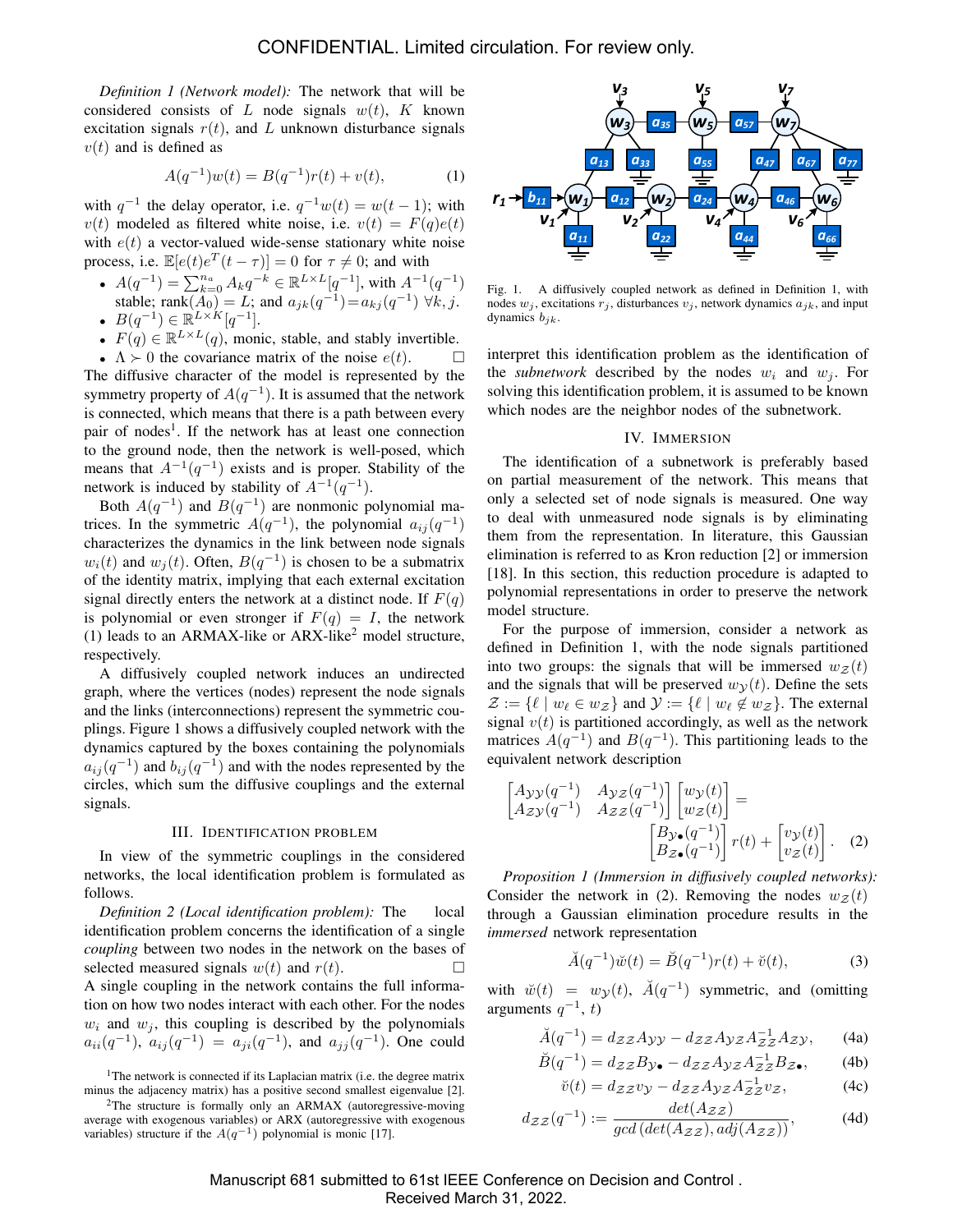where  $det(A_{\mathcal{ZZ}})$  and  $adj(A_{\mathcal{ZZ}})$  are the determinant and the adjugate of the polynomial matrix  $A_{\mathcal{Z} \mathcal{Z}}(q^{-1})$ , respectively, and  $gcd(X, Y)$  is the greatest common divisor of X and Y.

*Proof:* This follows from Gaussian elimination of  $w_{\mathcal{Z}}(t)$  and the fact that  $\breve{A}(q^{-1})$  is a symmetric polynomial matrix. As  $A_{ZZ}^{-1}$  is rational, an additional scaling with the monic scalar polynomial  $d_{\mathcal{Z}Z}(q^{-1})$  is needed in order to make the representation polynomial again.  $□$ The immersed network represents the dynamical relations between a selected subset of nodes in the network. It plays a crucial role in the identification of local network properties that is based on a selected set of (local) node measurements.

#### V. INVARIANT LOCAL DYNAMICS

As mentioned in Section III, the objective is to identify a subnetwork described by the nodes  $w_i$  and  $w_j$ . Let this subnetwork be described by node signals  $w_{\mathcal{J}}(t)$  and dynamics  $A_{\mathcal{JJ}}(q^{-1})$ , where we define the set  $\mathcal{J} := \{ \ell \mid w_{\ell} \in w_{\mathcal{J}} \}.$ From (4a), it follows that the dynamics of  $A_{yy}(q^{-1})$  is preserved after immersion, up to the scalar polynomial factor  $d_{\mathcal{Z}Z}(q^{-1})$ , if the signals  $w_{\mathcal{Y}}(t)$  are preserved such that  $A_{\mathcal{Y}Z}(q^{-1})=0$ . This can simply be done by preserving the nodes  $w_{\mathcal{J}}(t)$  and all their neighbor nodes and immersing all remaining nodes.

In line with this reasoning, we partition the node signals into three groups: the signals of interest  $w_{\mathcal{I}}(t)$ , their neighbor signals  $w_{\mathcal{D}}(t)$ , and the remaining signals  $w_{\mathcal{Z}}(t)$ . Define the set  $\mathcal{D} := \{ \ell \mid w_{\ell} \in w_{\mathcal{D}} \}.$  The external signal  $v(t)$ is partitioned accordingly, as well as the network matrices  $A(q^{-1})$ ,  $B(q^{-1})$ , and  $F(q)$ . We assume that the disturbance signals  $v_{\mathcal{I}}(t)$  are uncorrelated to the other disturbances in the network  $(v<sub>D</sub>(t))$  and  $v<sub>Z</sub>(t)$ ). This partitioning leads to the network description

$$
\begin{bmatrix}\nA_{\mathcal{J}}g(q^{-1}) & A_{\mathcal{J}}p(q^{-1}) & 0 \\
A_{\mathcal{D}}g(q^{-1}) & A_{\mathcal{D}}p(q^{-1}) & A_{\mathcal{D}}g(q^{-1}) \\
0 & A_{\mathcal{Z}}p(q^{-1}) & A_{\mathcal{Z}}g(q^{-1})\n\end{bmatrix}\n\begin{bmatrix}\nw_{\mathcal{J}}(t) \\
w_{\mathcal{D}}(t) \\
w_{\mathcal{Z}}(t)\n\end{bmatrix} = \n\begin{bmatrix}\nB_{\mathcal{J}\bullet}(q^{-1}) \\
B_{\mathcal{D}\bullet}(q^{-1}) \\
B_{\mathcal{Z}\bullet}(q^{-1})\n\end{bmatrix} r(t) + \begin{bmatrix} v_{\mathcal{J}}(t) \\
v_{\mathcal{D}}(t) \\
v_{\mathcal{Z}}(t)\n\end{bmatrix}.
$$
\n(5)

Immersing the node signals  $w_z(t)$  leads to

$$
\begin{bmatrix}\n\breve{A}_{\mathcal{J}\mathcal{J}}(q^{-1}) & \breve{A}_{\mathcal{J}\mathcal{D}}(q^{-1}) \\
\breve{A}_{\mathcal{D}\mathcal{J}}(q^{-1}) & \breve{A}_{\mathcal{D}\mathcal{D}}(q^{-1})\n\end{bmatrix}\n\begin{bmatrix}\nw_{\mathcal{J}}(t) \\
w_{\mathcal{D}}(t)\n\end{bmatrix} = \n\begin{bmatrix}\n\breve{B}_{\mathcal{J}\bullet}(q^{-1}) \\
\breve{B}_{\mathcal{D}\bullet}(q^{-1})\n\end{bmatrix} r(t) + \n\begin{bmatrix}\n\breve{F}_{\mathcal{J}\mathcal{J}}(q) & 0 \\
0 & \breve{F}_{\mathcal{D}\mathcal{D}}(q)\n\end{bmatrix}\n\begin{bmatrix}\ne_{\mathcal{J}}(t) \\
\breve{e}_{\mathcal{D}}(t)\n\end{bmatrix},
$$
\n(6)

that is,  $\breve{A}(q^{-1})\breve{w}(t) = \breve{B}(q^{-1})r(t) + \breve{F}(q)\breve{e}(t)$ , with (omitting arguments  $q^{-1}$ , q, t)

$$
\check{A}_{\mathcal{J}\mathcal{J}} = d_{\mathcal{Z}\mathcal{Z}} A_{\mathcal{J}\mathcal{J}}, \qquad \check{A}_{\mathcal{J}\mathcal{D}} = d_{\mathcal{Z}\mathcal{Z}} A_{\mathcal{J}\mathcal{D}}, \tag{7a}
$$

$$
\breve{A}_{\mathcal{D}\mathcal{J}} = d_{\mathcal{Z}\mathcal{Z}} A_{\mathcal{D}\mathcal{J}}, \qquad \breve{B}_{\mathcal{J}\bullet} = d_{\mathcal{Z}\mathcal{Z}} B_{\mathcal{J}\bullet}, \tag{7b}
$$

$$
\breve{A}_{\mathcal{D}\mathcal{D}} = d_{\mathcal{Z}\mathcal{Z}} A_{\mathcal{D}\mathcal{D}} - d_{\mathcal{Z}\mathcal{Z}} A_{\mathcal{D}\mathcal{Z}} A_{\mathcal{Z}\mathcal{Z}}^{-1} A_{\mathcal{Z}\mathcal{D}},\tag{7c}
$$

$$
\breve{B}_{\mathcal{D}\bullet} = d_{\mathcal{Z}\mathcal{Z}}B_{\mathcal{D}\bullet} - d_{\mathcal{Z}\mathcal{Z}}A_{\mathcal{D}\mathcal{Z}}A_{\mathcal{Z}\mathcal{Z}}^{-1}B_{\mathcal{Z}\bullet},\tag{7d}
$$

$$
\breve{F}_{\mathcal{J}\mathcal{J}} = d_{\mathcal{Z}\mathcal{Z}} F_{\mathcal{J}\mathcal{J}},\tag{7e}
$$



Fig. 2. A diffusively coupled network with a target subnetwork indicated in red, with its neighbor dynamics and nodes indicated in orange.

$$
\breve{F}_{\mathcal{D}\mathcal{D}}\breve{e}_D = (d_{\mathcal{Z}\mathcal{Z}}F_{\mathcal{D}\mathcal{D}} - d_{\mathcal{Z}\mathcal{Z}}A_{\mathcal{D}\mathcal{Z}}A_{\mathcal{Z}\mathcal{Z}}^{-1}F_{\mathcal{Z}\mathcal{D}}) e_{\mathcal{D}}(t) + (d_{\mathcal{Z}\mathcal{Z}}F_{\mathcal{D}\mathcal{Z}} - d_{\mathcal{Z}\mathcal{Z}}A_{\mathcal{D}\mathcal{Z}}A_{\mathcal{Z}\mathcal{Z}}^{-1}F_{\mathcal{Z}\mathcal{Z}}) e_{\mathcal{Z}}(t), \quad (7f)
$$

with  $\tilde{F}_{\mathcal{D}\mathcal{D}}(q)$  a monic, stable, and stably invertible transfer function matrix and with  $\breve{e}_{\mathcal{D}}(t)$  white noise.

*Proposition 2 (Invariant local dynamics):* Immersion for diffusively coupled networks, as described in Proposition 1, applied to the network (5) resulting in (6), gives for  $\ell \in \mathcal{J}$ :

$$
\breve{a}_{\ell\ell}^{-1}(q^{-1})\breve{A}_{\ell\bullet}(q^{-1}) = a_{\ell\ell}^{-1}(q^{-1})A_{\ell\bullet}(q^{-1}),\tag{8a}
$$

$$
\breve{a}_{\ell\ell}^{-1}(q^{-1})\breve{B}_{\ell\bullet}(q^{-1}) = a_{\ell\ell}^{-1}(q^{-1})B_{\ell\bullet}(q^{-1}),\tag{8b}
$$

$$
\breve{a}_{\ell\ell}^{-1}(q^{-1})\breve{F}_{\ell\bullet}(q) = a_{\ell\ell}^{-1}(q^{-1})F_{\ell\bullet}(q). \tag{8c}
$$

*Proof:* For  $\ell \in \mathcal{J}$  (omitting arguments  $q^{-1}$ , q):

$$
\begin{aligned}\n\breve{a}_{\ell\ell}^{-1} \breve{A}_{\ell\bullet} &= a_{\ell\ell}^{-1} d_{\mathcal{Z}\mathcal{Z}}^{-1} d_{\mathcal{Z}\mathcal{Z}} A_{\ell\bullet} = a_{\ell\ell}^{-1} A_{\ell\bullet}, \\
\breve{a}_{\ell\ell}^{-1} \breve{B}_{\ell\bullet} &= a_{\ell\ell}^{-1} d_{\mathcal{Z}\mathcal{Z}}^{-1} d_{\mathcal{Z}\mathcal{Z}} B_{\ell\bullet} = a_{\ell\ell}^{-1} B_{\ell\bullet}, \\
\breve{a}_{\ell\ell}^{-1} \breve{F}_{\ell\bullet} &= a_{\ell\ell}^{-1} d_{\mathcal{Z}\mathcal{Z}}^{-1} d_{\mathcal{Z}\mathcal{Z}} F_{\ell\bullet} = a_{\ell\ell}^{-1} F_{\ell\bullet}.\n\end{aligned}
$$

□

The result of Proposition 2 is that the local identification problem of identifying a subnetwork really becomes a local problem in the sense that (6) can be used to identify  $A_{\mathcal{J}\mathcal{J}}(q^{-1})$  on the basis of the signals of interest  $w_{\mathcal{J}}(t)$  and their neighbor node signals  $w_D(t)$  only and that all other node signals  $w_z(t)$  can be discarded.

Figure 2 shows a diffusively coupled network with the subnetwork described by the node signals  $w_{\mathcal{J}}(t)$  =  $\begin{bmatrix} w_1(t) & w_2(t) \end{bmatrix}^{\top}$  indicated in red. The neighbor node signals  $w_{\mathcal{D}}(t) = \begin{bmatrix} w_3(t) & w_4(t) \end{bmatrix}^\top$  are indicated in orange. Immersing the remaining node signals from the network, results in the immersed network representation shown in Figure 3, where  $\check{a}_{ij}$  and  $b_{11}$  are related to  $a_{ik}$  and  $b_{11}$  according to the relations in (7).

*Remark 1 (Module representation):* The result of Proposition 2 is a specific version of the condition on parallel paths and loops around the output as defined in [18]. To see this, observe that all loops around  $w_i(t)$  contain a measured node signal if and only if all neighbor nodes of  $w_i(t)$  are measured and consequently, all parallel paths from  $w_i(t)$  to  $w_i(t)$  contain a measured node signal as well [9].  $\Box$ 

Manuscript 681 submitted to 61st IEEE Conference on Decision and Control . Received March 31, 2022.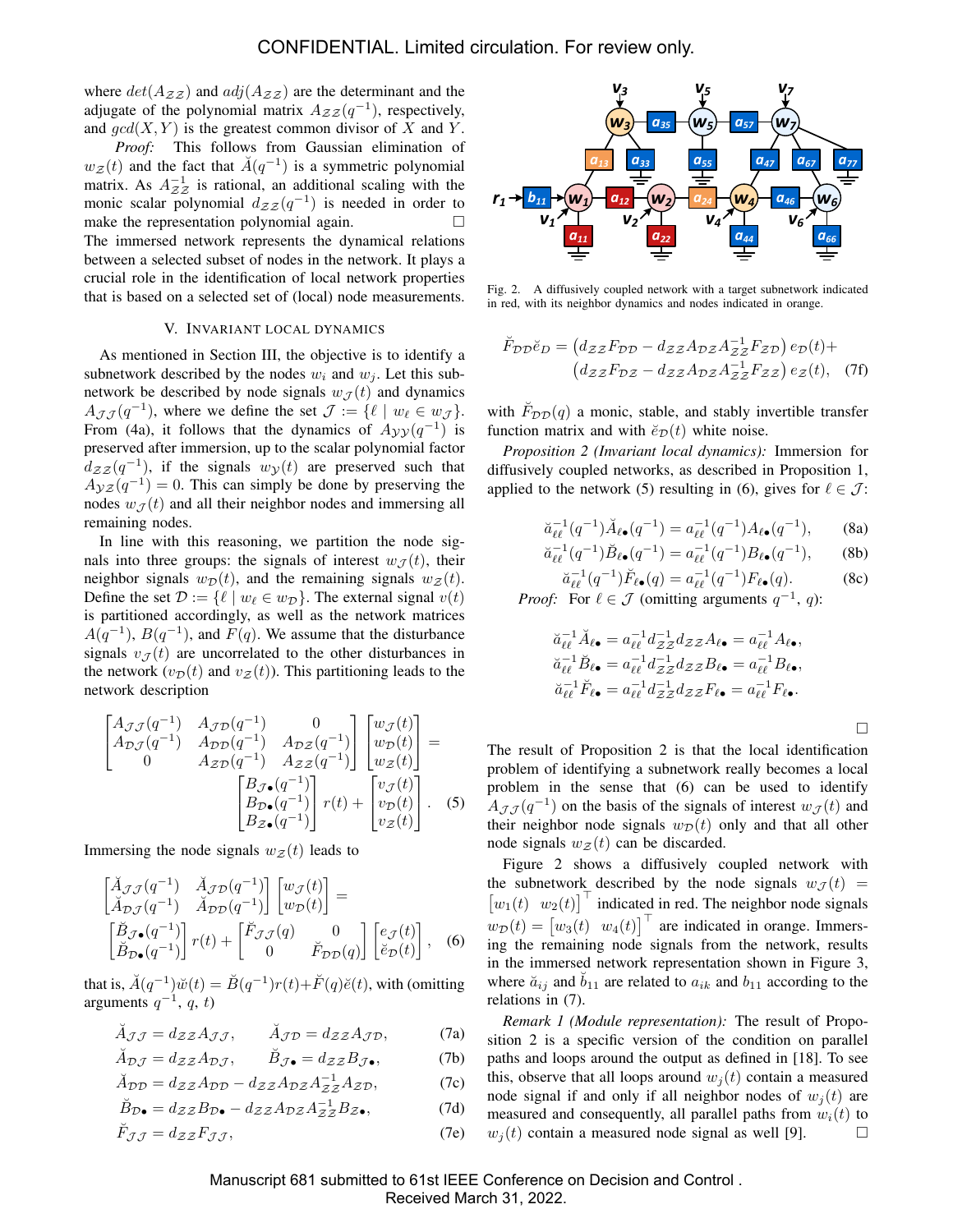

Fig. 3. The immersed network representation corresponding to the diffusively coupled network in Figure 2 with the target subnetwork indicated in red.

#### VI. IDENTIFICATION PROCEDURE

## *A. Identifying the immersed network*

For identifying the complete immersed network, a predictor model is set up based on the parametrized model set

$$
\breve{\mathcal{M}} := (\breve{A}(q^{-1}, \eta), \breve{B}(q^{-1}, \eta), \breve{F}(q, \eta), \breve{\Lambda}(\eta), \eta \in \Pi), \quad (9)
$$

while the corresponding data generating network is denoted by  $\check{S} := \{ \check{A}^0(q^{-1}), \check{B}^0(q^{-1}), \check{F}^0(q), \check{\Lambda}^0 \}$ . Considering the one-step-ahead predictor of  $\ddot{w}(t)$  in line with [19] as

$$
\hat{\dot{w}}(t|t-1) = \mathbb{E}\{\dot{w}(t) \mid \dot{w}^{t-1}, \ r^t\},\tag{10}
$$

where  $\check{w}^{\ell}$  and  $r^{\ell}$  refer to signal samples  $\check{w}(\tau)$  and  $r(\tau)$ , respectively, for all  $\tau \leq \ell$ . The resulting prediction error becomes [16] (omitting arguments  $q^{-1}$ , q)

$$
\breve{\varepsilon}(t,\eta) = \breve{w}(t) - \hat{\breve{w}}(t|t-1;\eta),\tag{11}
$$

$$
= \breve{A}_0^{-1}(\eta)\breve{F}^{-1}(\eta) \left[ \breve{A}(\eta)\breve{w}(t) - \breve{B}(\eta)r(t) \right]. \quad (12)
$$

The parameters of the immersed network are estimated through the least squares identification criterion  $\hat{\eta}_N$  =  $\arg\min_{\eta} \frac{1}{N} \sum_{t=1}^{N} \breve{\varepsilon}^{\top}(t,\eta) \Lambda \breve{\varepsilon}(t,\eta), \Lambda \succ 0$ . Under some mild conditions<sup>3</sup> this criterion converges with probability 1 to  $\eta^* := \arg\min_{\eta} \lim_{N \to \infty} \sum_{t=1}^N \mathbb{E} \left\{ \breve{\varepsilon}^\top(t, \eta) \dot{\Lambda} \breve{\varepsilon} (t, \eta) \right\}.$ 

*Proposition 3 (Consistent full identification):* The parameter estimate  $\hat{\eta}_N$  provides a consistent estimate of the system  $\check{S}$  if the following conditions hold:

- 1) The true system is in the model set:  $\check{S} \subset \check{\mathcal{M}}$ .
- 2) At least one excitation signal is present:  $K \geq 1$ .
- 3)  $\Phi_r(\omega)$  ≻ 0 for a sufficiently high number of frequencies.
- 4) The polynomials  $\check{A}(q^{-1}, \eta)$  and  $\check{B}(q^{-1}, \eta)$  are left coprime.
- 5) There exists a permutation matrix  $P$  such that  $\left[\check{A}_0(\eta) \; \check{A}_1(\eta) \; \cdots \; \check{A}_{n_a}(\eta) \; \check{B}_0(\eta) \; \check{B}_1(\eta) \; \cdots \; \check{B}_{n_b}(\eta)\right]$ F  $=[D(\eta) R(\eta)]$  with  $D(\eta)$  square, diagonal, full rank.
- 6) There is at least one parameter constraint on the parameters of  $\breve{A}(q^{-1}, \eta_A)$  and  $\breve{B}(q^{-1}, \eta_B)$  of the form  $\Gamma \bar{\eta} = \gamma \neq 0$ , with  $\bar{\eta} := \begin{bmatrix} \eta_A^\top & \eta_B^\top \end{bmatrix}^\top$ .

*Proof:* A consistent estimate is obtained if the model is uniquely recovered from the data. Condition 1 is necessary for this. Condition 3 ensures that the transfer functions from  $r(t)$  and  $\bar{e}(t) := A_0^{-1} e(t)$  to  $\breve{w}(t)$  (i.e.  $T_{wr}(q, \eta)$  and  $T_{w\bar{e}}(q, \eta)$  can uniquely be recovered from data [16]. Condition 2 implies that  $T_{wr}(q, \eta)$  is nonzero. From  $T_{wr}(q, \eta)$ , Condition 4 ensures that  $\tilde{A}(q^{-1}, \eta)$  and  $\tilde{B}(q^{-1}, \eta)$  are found up to a premultiplication with a unimodular matrix. To satisfy Condition 5, this unimodular matrix is restricted to be diagonal. To preserve symmetry of  $\breve{A}(q^{-1}, \eta)$ , this diagonal matrix is further restricted to have equal elements. Condition 6 fixes the remaining scaling factor. As  $\breve{A}(q^{-1}, \eta)$  is uniquely found,  $T_{w\bar{\varepsilon}}(q,\eta)$  gives unique  $\tilde{F}(q,\eta)$  and  $\tilde{\Lambda}(\eta)$  [16].  $\Box$ For Condition 6 it is possible to choose a custom constraint, leading to a scaled immersed network representation.

#### *B. Identifying the target subnetwork*

Once the complete immersed network representation (6) is identified, the target subnetwork can be estimated. The correct scaling is obtained through a parameter constraint on the target subnetwork. An additional identification step is needed for this, because this dynamics is only present in the identified immersed network with a scaled polynomial factor that needs to be removed. The relations in (7) lead to

$$
\tilde{A}_{\mathcal{J}\bullet}^{0}(q^{-1}) = \alpha d_{\mathcal{Z}\mathcal{Z}}^{0}(q^{-1}) A_{\mathcal{J}\bullet}^{0}(q^{-1}),\tag{13a}
$$

$$
\tilde{B}_{\mathcal{J}\bullet}^{0}(q^{-1}) = \alpha d_{\mathcal{Z}\mathcal{Z}}^{0}(q^{-1}) B_{\mathcal{J}\bullet}^{0}(q^{-1}), \qquad (13b)
$$

with  $\tilde{A}_{\mathcal{J}\bullet}^{0}(q^{-1}):=\alpha \check{A}_{\mathcal{J}\bullet}^{0}(q^{-1}), \ \tilde{B}_{\mathcal{J}\bullet}^{0}(q^{-1}):=\alpha \check{B}_{\mathcal{J}\bullet}^{0}(q^{-1}),$ and unknown scaling factor  $\alpha \in \mathbb{R}_+$ .

*Proposition 4 (Consistent local identification):*If nonzero polynomial element  $a_{ij}(q^{-1})$  or  $b_{ij}(q^{-1})$ of  $A_{\mathcal{J}\bullet}(q^{-1})$  or  $B_{\mathcal{J}\bullet}(q^{-1})$ , respectively, is known, a consistent estimate of  $A^0_{\mathcal{J}\bullet}(q^{-1})$  and  $B^0_{\mathcal{J}\bullet}(q^{-1})$  is obtained through (13).

*Proof:* From Proposition 3,  $\tilde{A}^0_{\mathcal{J}\bullet}(q^{-1})$  and  $\tilde{B}^0_{\mathcal{J}\bullet}(q^{-1})$ have been estimated consistently with a custom parameter constraint on  $\eta$ . Using known  $a_{ij}(q^{-1})$  or  $b_{ij}(q^{-1})$ , polynomial factor  $\alpha d_{\mathcal{Z} \mathcal{Z}}(q^{-1})$  can be extracted from (13). Then, (13) leads to consistent estimates of  $A^0_{\mathcal{J}\bullet}(q^{-1})$  and  $B_{\mathcal{J}\bullet}^{0}(q^{-1}% ,q^{-1})=\frac{1}{\sqrt{2}}\sum_{k=0}^{\infty}(q^{-k})^{\frac{1}{2}}\left( \sum_{k=0}^{\infty}(q^{-k})^{\frac{1}{2}}\right) ^{k}$ ).  $\Box$ The constraint that a nonzero polynomial element  $a_{ij}(q^{-1})$ or  $b_{ij}(q^{-1})$  should be known, means that a single interconnection in the network is known or that an excitation signal enters the network through known dynamics (e.g.  $b_{ij}(q^{-1}) = 1$ ), respectively. If only one of the parameters of  $A_{\mathcal{J}\bullet}(q^{-1})$  or  $B_{\mathcal{J}\bullet}(q^{-1})$  is constraint (similar to the constraint in Condition 6 of Proposition 3), a consistent estimate of the target subnetwork is obtained through a nullspace fitting, see Section VII.

#### VII. ALGORITHMIC ASPECTS

For performing the identification we adopt the multi-step algorithm for full network identification presented in [16] for systems with a polynomial noise model, i.e.  $F(q) =$  $C(q^{-1})$  polynomial. The prime steps of this algorithm are: 1) estimate a nonstructured high order ARX model; 2) reduce this model to a structured network model through a weighted

Manuscript 681 submitted to 61st IEEE Conference on Decision and Control . Received March 31, 2022.

<sup>&</sup>lt;sup>3</sup>The standard conditions for convergence of predictor error estimates include the condition that the white noise process e has bounded moments of an order larger than 4, see [3].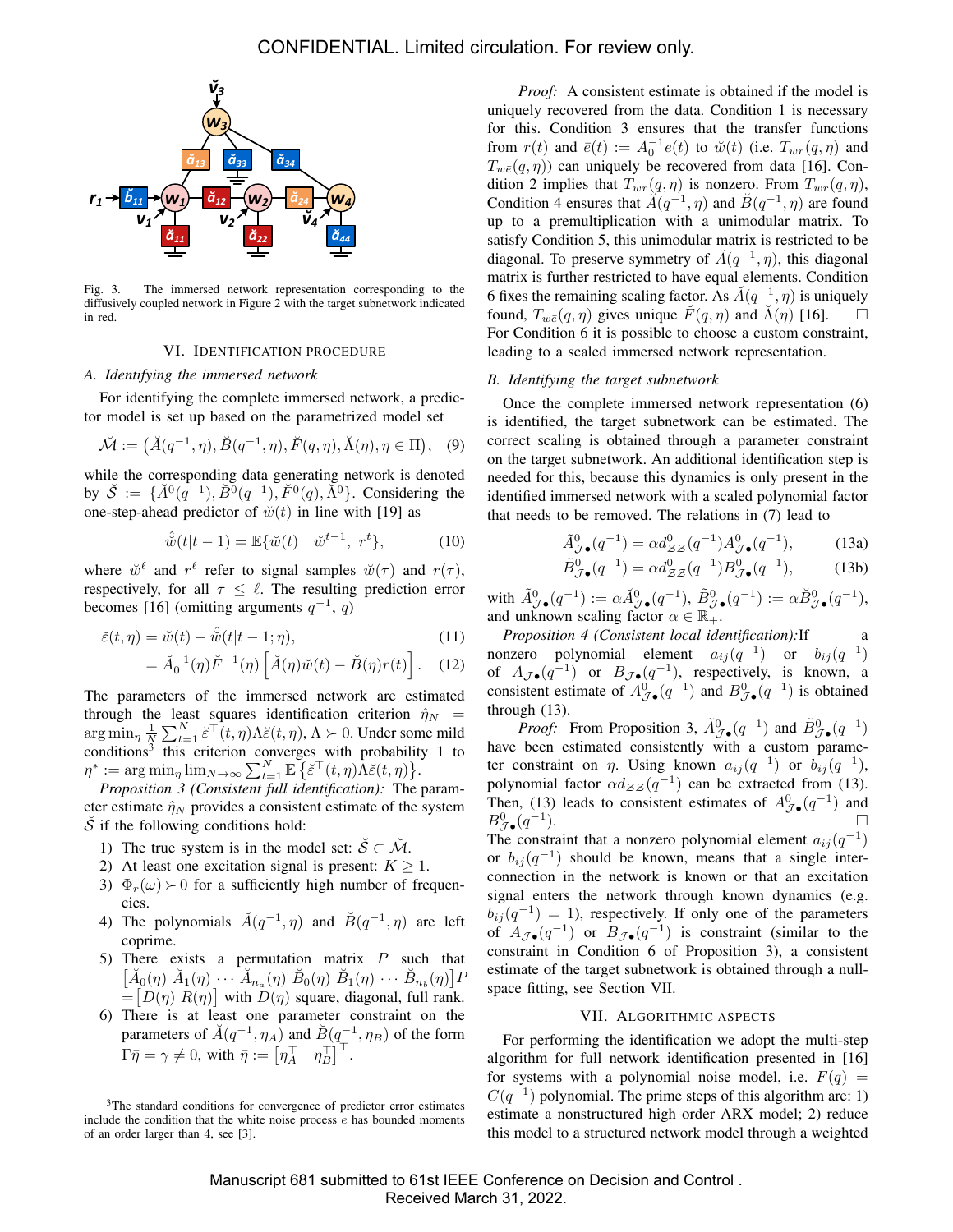null-space fitting (WNSF); 3) improve the structured network model through a WNSF; 4) obtain the noise model.

While in (4) the matrix expressions are forced to become polynomial by premultiplying with the common polynomial factor  $d_{\mathcal{Z}Z}(q^{-1})$ , this causes many polynomial terms in (4) to have common factors. As this can lead to undesired effects in our identification algorithm because of canceling terms, we adopt a different route for arriving at a polynomial model. We remove  $d_{\mathcal{Z}Z}(q^{-1})$  from (4) and approximate the rational term  $A_{\mathcal{Z}Z}^{-1}(q^{-1})$  by a symmetric polynomial matrix. If the order of this polynomial matrix is chosen sufficiently high,  $A^{-1}_{\mathcal{Z}Z}(q^{-1})$  is approximated sufficiently well. The order of  $\widetilde{A(q^{-1})}$  can be controlled and no terms will cancel out. In addition, the target subnetwork appears directly in the immersed network representation. Because of these advantages, we continue with this alternative approach. Observe that if  $B_{\mathcal{Z}\bullet}(q^{-1})=0$ , then  $A_{\mathcal{Z}\mathcal{Z}}^{-1}(q^{-1})$  only appears in  $\mathcal{A}_{\mathcal{DD}}(q^{-1})$ and  $\widetilde{A}_{\mathcal{DD}}(q^{-1})$  can be approximated by a symmetric polynomial matrix instead. The identification procedure simplifies in the sense that Condition 6 in Proposition 3 directly applies to the target subnetwork and that the subnetwork can be extracted from the immersed network representation, without an additional identification step. This means that Proposition 3 guarantees a consistent estimate of the target subnetwork.

## VIII. SIMULATION EXAMPLE

This simulation example serves to illustrate that indeed a subnetwork can be identified from a single excitation signal and by measuring the nodes of interest and their neighbor nodes only.

# *A. Experimental set-up*

Consider the network (1) consisting of seven scalar nodes, with a single excitation signal directly entering the network at node  $w_1$  and with a polynomial noise model  $F(q) = C(q^{-1})$ . This network is shown in Figure 1, where  $b_{11} = 1$ . The objective is to identify the coupling between the nodes  $w_1(t)$ and  $w_2(t)$  indicated in red in Figure 2. Hence,  $w_{\mathcal{J}}(t)$  =  $\begin{bmatrix} w_1(t) & w_2(t) \end{bmatrix}^{\top}$  and thus  $w_{\mathcal{D}}(t) = \begin{bmatrix} w_3(t) & w_4(t) \end{bmatrix}^{\top}$ . The corresponding immersed network representation is shown in Figure 3, where  $b_{11} = 1$ . The exact parameter values are

$$
A_0 = \begin{bmatrix} 80 & -40 & -20 & 0 & 0 & 0 & 0 \\ -40 & 80 & 0 & -10 & 0 & 0 & 0 \\ -20 & 0 & 50 & 0 & -5 & 0 & 0 \\ 0 & -10 & 0 & 35 & 0 & -5 & -5 \\ 0 & 0 & -5 & 0 & 15 & 0 & -5 \\ 0 & 0 & 0 & -5 & 0 & 25 & -20 \\ 0 & 0 & 0 & -5 & -5 & -20 & 30 \end{bmatrix}
$$
  
\n
$$
A_1 = \begin{bmatrix} -60 & 30 & 0 & 0 & 0 & 0 & 0 \\ 30 & -60 & 0 & 0 & 0 & 0 & 0 \\ 0 & 0 & 0 & -40 & 0 & 0 & 0 & 0 \\ 0 & 0 & 0 & 0 & 0 & 0 & 0 & 0 \\ 0 & 0 & 0 & 0 & 0 & 0 & 0 & 0 \\ 0 & 0 & 0 & 0 & 0 & 0 & -20 & 20 \\ 0 & 0 & 0 & 0 & 0 & 0 & 20 & -20 \end{bmatrix}
$$
  
\n
$$
A_2 = diag([20 \ 20 \ 20 \ 20 \ 20 \ 0 \ 0 \ 0)], \quad (14c)
$$

TABLE I

THE TRUE PARAMETERS VALUES OF  $A_{\mathcal{J}\bullet}(q^{-1},\theta)$  and the mean and STANDARD DEVIATION (SD) OF THEIR ESTIMATES.

| Parameter  | $\theta_1$               | $\theta_2$               | $\theta_3$          | $\theta_4$               | $\theta_{5}$             | $\theta_6$               |
|------------|--------------------------|--------------------------|---------------------|--------------------------|--------------------------|--------------------------|
| True value | 80                       | $-60$                    | 20                  | $-40$                    | 30                       | $\theta$                 |
| Mean       | 79.4219                  | $-59.7437$               | 20.1294             | -39.0483                 | 29.3419                  | $\overline{0}$           |
| SD         | 0.6564                   | 0.3255                   | 0.1626              | 1.1800                   | 0.7409                   | $\boldsymbol{0}$         |
| Parameter  | $\theta_7$               | $\theta_8$               | $\theta_9$          | $\overline{\theta}_{10}$ | $\overline{\theta}_{11}$ | $\overline{\theta}_{12}$ |
| True value | $-20$                    | 0                        | 0                   | 0                        | 0                        | 0                        |
| Mean       | $-19.7780$               | $-0.0534$                | $\theta$            | $-0.1235$                | 0.0339                   | $\overline{0}$           |
| SD         | 0.3821                   | 0.1623                   | 0                   | 0.2261                   | 0.1078                   | $\boldsymbol{0}$         |
| Parameter  | $\theta_{13}$            | $\theta_{14}$            | $\theta_{15}$       | $\overline{\theta}_{16}$ | $\theta_{17}$            | $\overline{\theta}_{18}$ |
| True value | 80                       | -60                      | 20                  | $\Omega$                 | $\theta$                 | $\overline{0}$           |
| Mean       | 78.0318                  | -58.6126                 | 19.6240             | $-0.0104$                | $-0.0957$                | $\overline{0}$           |
| SD         | 2.1832                   | 1.6962                   | 0.4578              | 0.6798                   | 0.4375                   | $\overline{0}$           |
| Parameter  | $\overline{\theta}_{19}$ | $\overline{\theta}_{20}$ | $\bar{\theta}_{21}$ |                          |                          |                          |
| True value | $-10$                    | 0                        | 0                   |                          |                          |                          |
| Mean       | $-9.6627$                | $-0.0820$                | 0                   |                          |                          |                          |
| SD         | 0.3790                   | 0.1841                   | $\theta$            |                          |                          |                          |
|            |                          |                          |                     |                          |                          |                          |
|            |                          |                          | 6<br>9              | 3<br>8<br>4              | 1                        |                          |
| 0          |                          | 3                        | 6<br>1              | 6<br>1                   | 7                        |                          |

$$
B_0 = \begin{bmatrix} 0 \\ 0 \\ 0 \\ 0 \\ 0 \\ 0 \\ 0 \end{bmatrix}, \quad C_1 = 10^{-2} \begin{bmatrix} 3 & 6 & 1 & 7 & 1 & 6 & 7 \\ 3 & 6 & 1 & 7 & 1 & 6 & 7 \\ 9 & 6 & 5 & 7 & 6 & 3 & 6 \\ 7 & 9 & 4 & 6 & 6 & 3 & 7 \\ 3 & 6 & 4 & 9 & 9 & 5 & 8 \\ 7 & 8 & 6 & 6 & 5 & 6 & 5 \\ 8 & 2 & 9 & 5 & 2 & 4 & 4 \end{bmatrix}. \quad (14d)
$$

The external excitation signal  $r_1(t)$  is an independent white noise process with mean 0 and variance  $\sigma_r^2 = 1$ . All nodes are subject to disturbances  $e_{\ell}(t)$ , which are independent white noise processes (uncorrelated with  $r_1(t)$ ) with mean 0 and variance  $\sigma_e^2 = 10^{-2}$ . The experiments consists of 100 Monte-Carlo simulations, where in each run new excitation and noise signals are generated. The number of samples generated for each data set is  $N = 10,000$ .

In the immersed network representation,  $\check{A}_{\mathcal{DD}}(q^{-1})$  is approximated by a second order polynomial matrix. The full immersed network is identified through the algorithm in [16], where in Step 1, the order of the ARX model approximation is chosen to be 10. The network topology of the immersed network is assumed to be unknown, meaning that all connections between nodes are parametrized. However, it is assumed to be known that  $\breve{A}_2(\theta)$  is diagonal and that  $\breve{A}_k(\theta) = 0, \ \forall k \geq 3$ , such that Condition 5 in Proposition 3 is satisfied. The knowledge that the excitation signal enters the network directly at node  $w_1$  induces that  $\tilde{B}$  is the  $4 \times 1$  unit vector, such that Condition 6 in Proposition 3 is satisfied.

The target subnetwork is extracted from the immersed network, where the symmetric structure of  $A(q^{-1})$  is incorporated in the parametrization:

$$
A_{\mathcal{J}\bullet,0}(\theta) = \begin{bmatrix} \theta_1 & \theta_4 & \theta_7 & \theta_{10} & 0 & 0 & 0 \\ \theta_4 & \theta_{13} & \theta_{16} & \theta_{19} & 0 & 0 & 0 \end{bmatrix}, \quad (15a)
$$

$$
A_{\mathcal{J}\bullet,1}(\theta) = \begin{bmatrix} \theta_2 & \theta_5 & \theta_8 & \theta_{11} & 0 & 0 & 0 \\ \theta_5 & \theta_{14} & \theta_{17} & \theta_{20} & 0 & 0 & 0 \end{bmatrix}, \quad (15b)
$$

$$
A_{\mathcal{J}\bullet,2}(\theta) = \begin{bmatrix} \theta_3 & \theta_6 & \theta_9 & \theta_{12} & 0 & 0 & 0 \\ \theta_6 & \theta_{15} & \theta_{18} & \theta_{21} & 0 & 0 & 0 \end{bmatrix}.
$$
 (15c)

Table I shows the true parameter values of  $A_{\mathcal{J}\bullet}(q^{-1},\theta)$ . The assumption that  $\check{A}_2$  is diagonal implies the constraints  $\theta_6 =$ 

Manuscript 681 submitted to 61st IEEE Conference on Decision and Control . Received March 31, 2022.